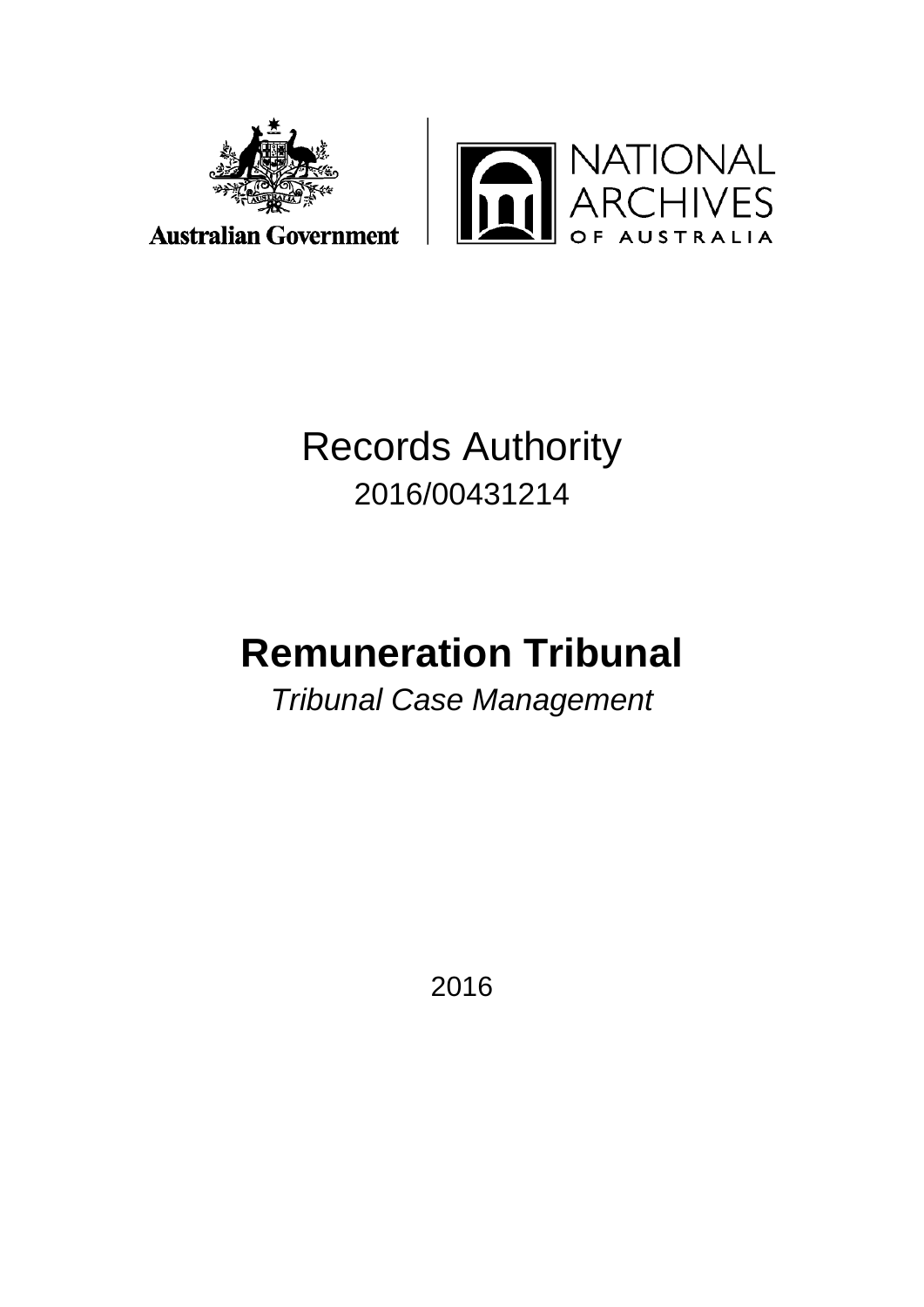

© Commonwealth of Australia (National Archives of Australia) 2016

#### **Copyright**

This product, excluding the National Archives of Australia logo, Commonwealth Coat of Arms or registered trademark, has been licensed under a Creative Commons Attribution-Non-Commercial (CC-BY-NC) Version 4.0 International Licence. You may share, copy, redistribute, remix, transform and build upon this work for non-commercial purposes only. However, you must attribute the National Archives of Australia as the copyright holder of the original work, include the attribution as set out below and indicate if changes were made. The full terms and conditions of this licence are available at [www.creativecommons.org](http://www.creativecommons.org/)**.**

#### **Attribution**

This records authority is licenced by the Commonwealth of Australia (National Archives of Australia) under a Creative Commons Attribution-Non-Commercial (CC-BY-NC) Version 4.0 International Licence. The original version can be found [on our website](http://www.naa.gov.au/)**.**

#### **Accessibility**

This is an accurate reproduction of the authorised records authority content, created for accessibility purposes.

#### **Contact Us**

Enquiries relating to copyright or accessibility should be emailed to [recordkeeping@naa.gov.au](mailto:recordkeeping@naa.gov.au)**.**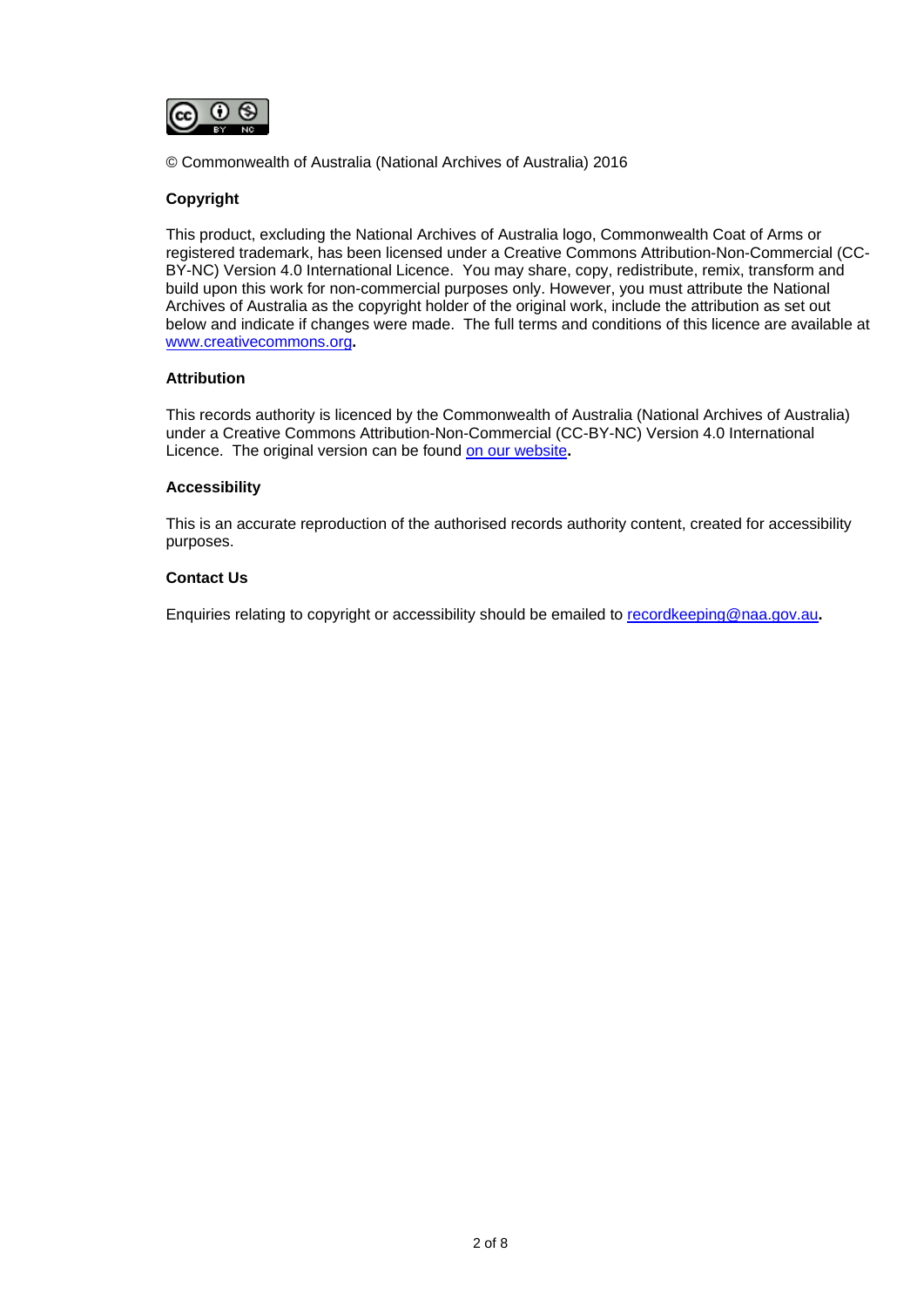### **CONTENTS**

| <b>INTRODUCTION</b>             |  |
|---------------------------------|--|
|                                 |  |
| <b>CONTACT INFORMATION</b>      |  |
| <b>AUTHORISATION</b>            |  |
| <b>TRIBUNAL CASE MANAGEMENT</b> |  |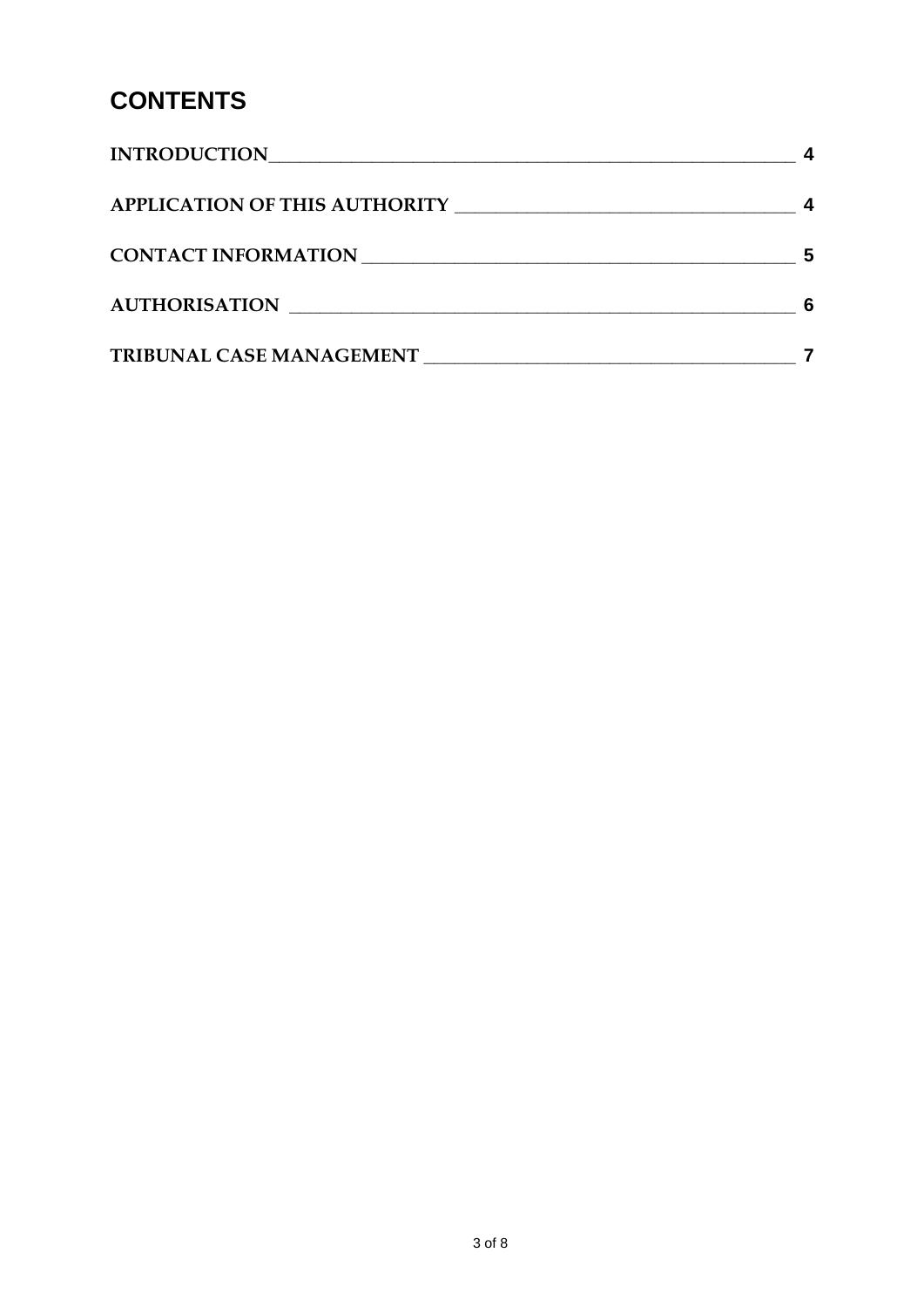### <span id="page-3-0"></span>**INTRODUCTION**

The Remuneration Tribunal and the National Archives of Australia have developed this records authority to set out the requirements for keeping or destroying records for the core business areas of Tribunal Case Management. It represents a significant commitment on behalf of the Remuneration Tribunal to understand, create and manage the records of its activities.

This authority is based on the identification and analysis of the business of the Remuneration Tribunal. It takes into account the agency's legal and organisational records management requirements, and the interests of stakeholders, the agency and the National Archives.

The authority sets out those records that need to be retained as national archives and specifies the minimum length of time that temporary records need to be kept. This authority gives the Remuneration Tribunal permission under the *Archives Act 1983*, for the destruction of the temporary records described after the minimum retention period has expired. Retention periods for these temporary records are based on: an assessment of business needs; broader organisational accountability requirements; and community expectations, and are approved by the National Archives of Australia on the basis of information provided by the agency.

As changes in circumstances may affect future records management requirements, the periodic review of this authority is recommended. All amendments must be approved by the National Archives.

### <span id="page-3-1"></span>**APPLICATION OF THIS AUTHORITY**

- 1. This authority is to be used to determine how long records must be kept. Records are matched to the relevant core business and records class in the authority.
	- Where the minimum retention period has expired and the records are not needed for agency business they should be destroyed as authorised in this authority;
	- Records that have not reached the minimum retention period must be kept until they do; and
	- Records that are identified as 'retain as national archives' are to be transferred to the National Archives of Australia for preservation.
- 2. This authority should be used in conjunction with general records authorities such as:
	- the Administrative Functions Disposal Authority (AFDA) and/or AFDA Express issued by the National Archives to cover business processes and records common to Australian Government agencies; and
	- General Records Authority (31) Destruction of source or original records after digitisation, conversion or migration (2015)
- 3. The normal administrative practice (NAP) provision of the *Archives Act 1983* gives agencies permission to destroy certain records without formal authorisation. This usually occurs where records are duplicated, facilitative or for short-term use only. NAP does not replace arrangements agreed to in this authority but can be used as a tool to assist in identifying records for destruction together with an agency's records authority or authorities, and with AFDA and AFDA Express. The National Archives recommends that agencies develop and implement a NAP policy. Advice and guidance on destroying records as a normal administrative practice and on how to develop an agency NAP policy is available from the National Archives' website at [www.naa.gov.au](http://www.naa.gov.au/)**.**
- 4. Records that are reasonably likely to be needed as evidence in a current or future judicial proceeding or are subject to a request for access under the *Archives Act 1983*, the *Freedom of Information Act 1982* or any other relevant act must not be destroyed until the action has been completed.
- 5. Records subject to a disposal freeze must not be destroyed until the freeze has been lifted. Further information about disposal freezes and whether they affect the application of this authority is available from the National Archives website at [www.naa.gov.au.](http://www.naa.gov.au/)
- 6. Where the method of recording information changes (for example from a manual system to an electronic system, or when information is migrated from one system to a new system) this authority can still be applied, providing the records document the same core business. The information must be accessible for the period of time prescribed in this authority. The Remuneration Tribunal will need to maintain continuing access to the information, including digital information, for the periods prescribed in this records authority or until the information is transferred into the custody of the National Archives.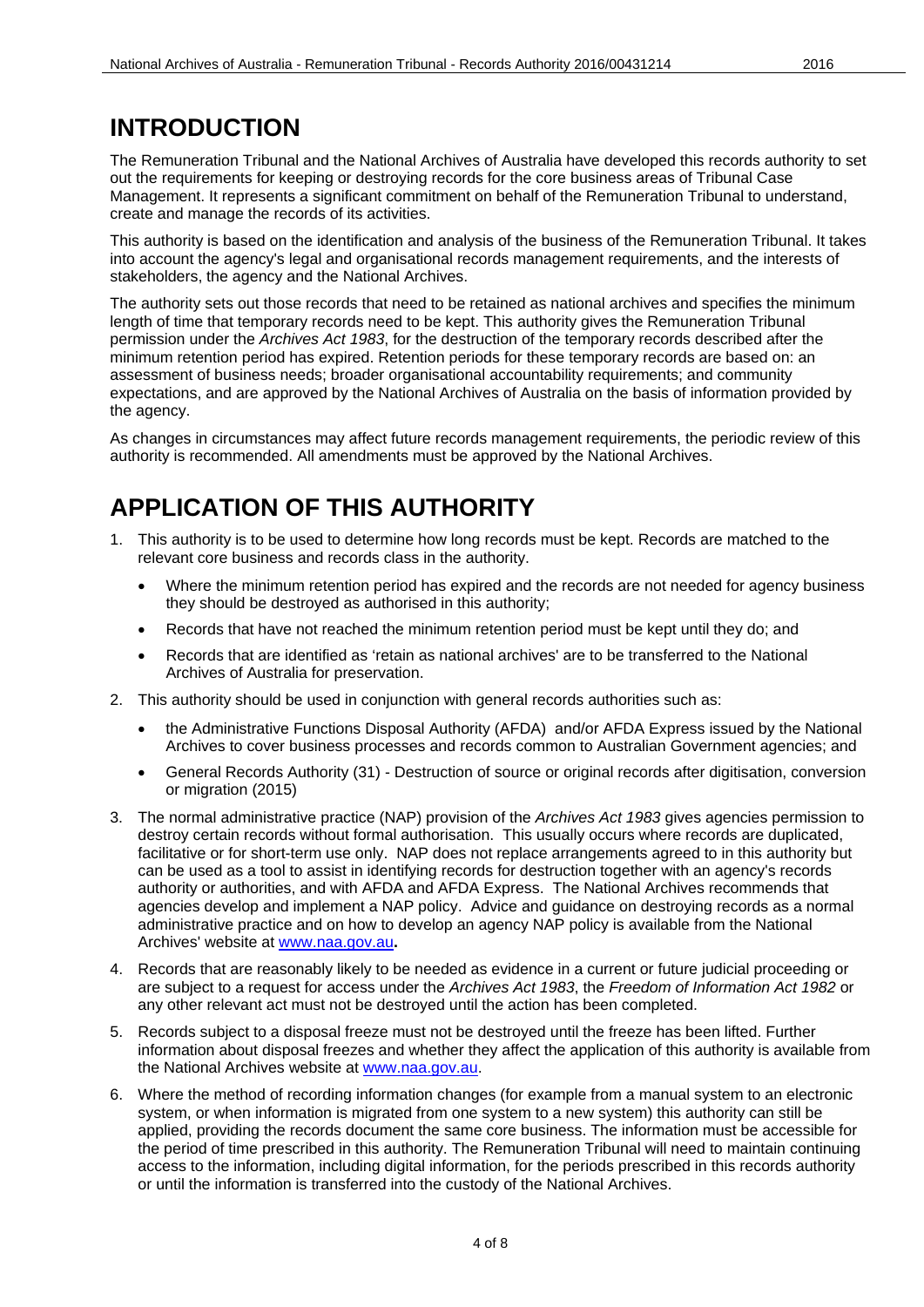- 7. In general, retention requirements indicate a minimum period for retention. The Remuneration Tribunal may extend minimum retention periods if it considers that there is an administrative need to do so, without further reference to the National Archives. Where the Remuneration Tribunal believes that its accountability will be substantially compromised because a retention period or periods are not adequate, it should contact the National Archives for review of the retention period.
- 8. Records coming within 'retain as national archives' classes in this authority have been determined to be part of the archival resources of the Commonwealth under section 3C of the *Archives Act 1983*. The determination of Commonwealth records as archival resources of the Commonwealth obliges agencies to transfer the records to the National Archives when they cease to be current and, in any event, within 15 years of the records coming into existence, under section 27 of the *Archives Act 1983*.
- 9. Records in the care of agencies should be appropriately stored, managed and preserved. Agencies need to meet this obligation to ensure that the records remain authentic and accessible over time. Under Section 31 of the *Archives Act 1983*, access arrangements are required for records that become available for public access including those records that remain in agency custody.
- 10. Appropriate arrangements should be made with the National Archives when records are to be transferred into custody. The National Archives accepts for transfer only those records designated as national archives. Records created digitally after 1 January 2016 can be transferred in digital formats only.
- 11. Advice on how to use this authority is available from the Remuneration Tribunal records manager. If there are problems with the application of the authority that cannot be resolved, please contact the National Archives.

### <span id="page-4-0"></span>**CONTACT INFORMATION**

For assistance with this authority or for advice on other recordkeeping matters, please contact National Archives' Agency Service Centre.

Queen Victoria Terrace Parkes ACT 2600 PO Box 7425 **Email:** [recordkeeping@naa.gov.au](mailto:recordkeeping@naa.gov.au) **Email: Email:** recordkeeping@naa.gov.au Canberra Business Centre ACT 2610 Website: [www.naa.gov.au](http://www.naa.gov.au/)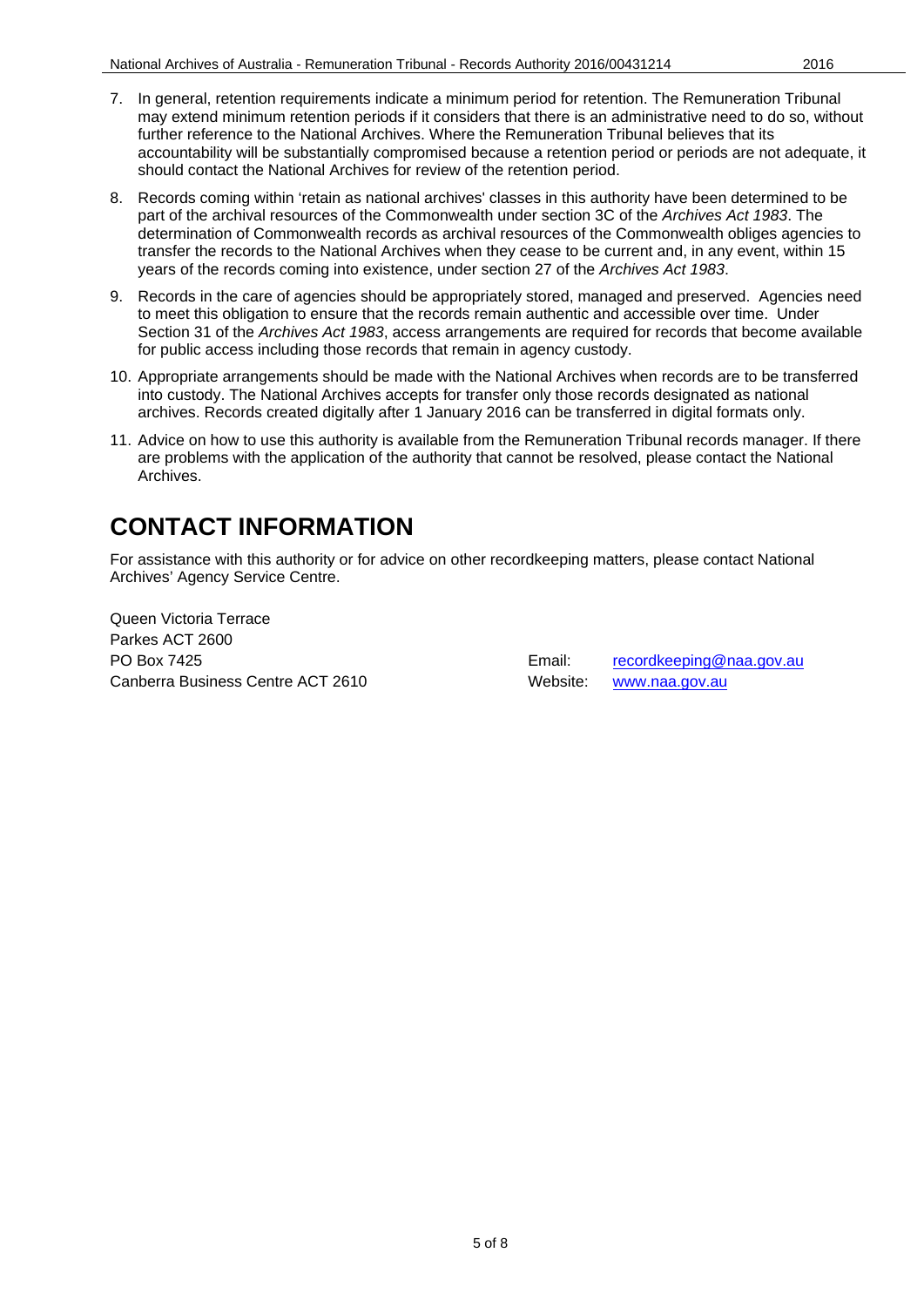#### <span id="page-5-0"></span>**AUTHORISATION**

#### **RECORDS AUTHORITY 2016/00431214**

**Person to whom notice of authorisation is given:** Patrick Palmer **Secretary** Commonwealth Remuneration Tribunal PO Box 281 CIVIC SQUARE ACT 2608

**Purpose:** Authorises arrangements for the disposal of records in accordance with Section 24(2)(b) of the *Archives Act 1983* Determines records classed as 'Retain as national archives' in this Records Authority to be part of the archival resources of the Commonwealth under section 3C of the *Archives Act 1983*. **Application:** All core business records relating to Tribunal Case Management.

This authority gives permission for the destruction, retention or transfer to the National Archives of Australia of the records described. This authority will apply only with the consent of the agency currently responsible for the business documented in the records described.

Authorising Officer **Contract Contract Contract Contract Contract Contract Contract Contract Contract Contract Contract Contract Contract Contract Contract Contract Contract Contract Contract Contract Contract Contract Con** 

Anne Lyons 23 September 2016 Assistant Director-General National Archives of Australia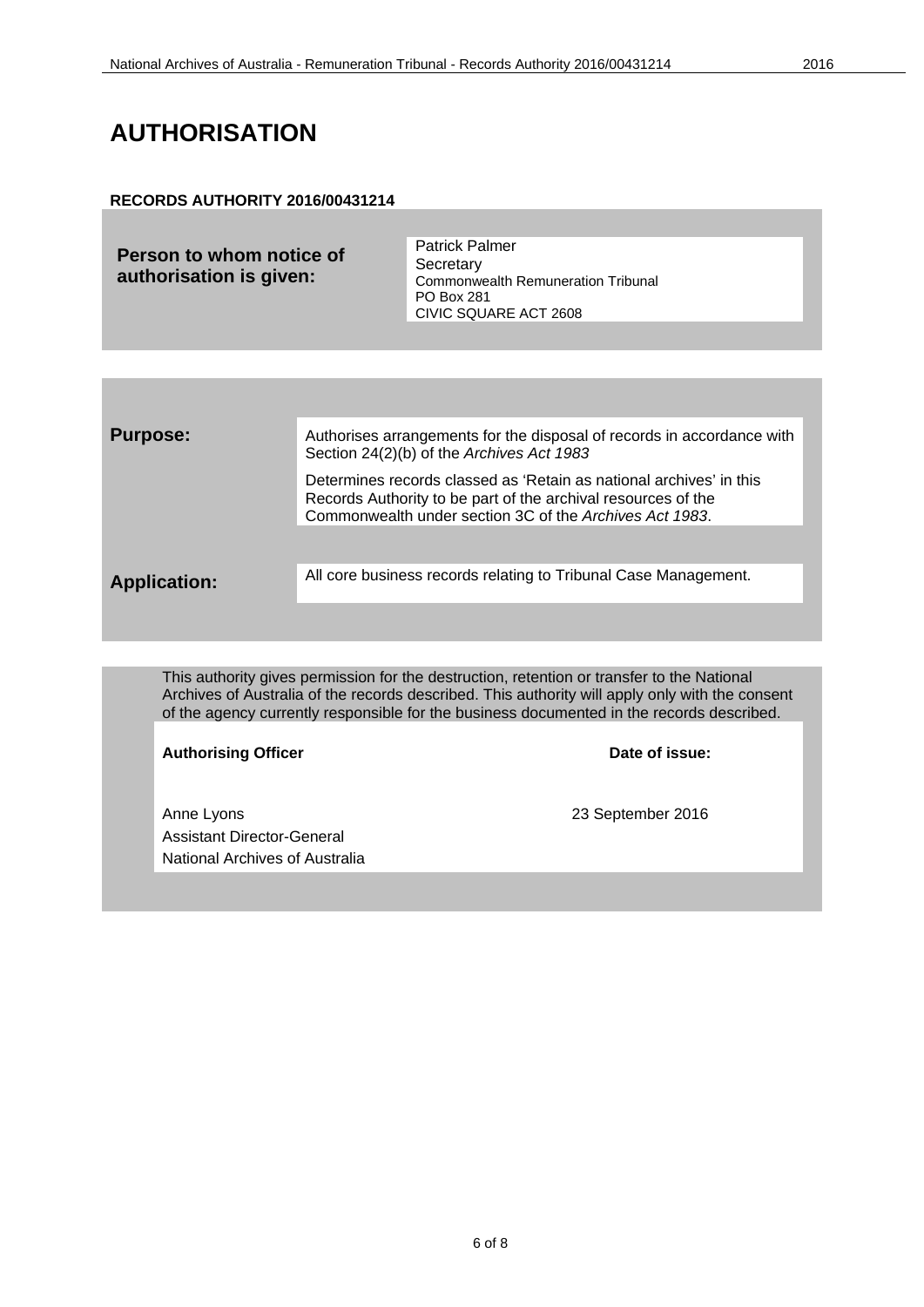### <span id="page-6-0"></span>**TRIBUNAL CASE MANAGEMENT**

The core business of reviewing, determining, reporting on, and providing advice about remuneration under the *Remuneration Tribunal Act 1973* and subsequent legislation, including allowances and entitlements that are within its jurisdiction for:

- Federal Parliamentarians, including Ministers and Parliamentary office holders;
- judicial and non-judicial offices of federal courts and tribunals;
- Secretaries of Departments;
- full-time and part-time holders of various public offices; and
- Principal Executive Offices.

Under relevant legislation (currently the *Parliamentary Service Act 1999*), the Speaker of the House of Representatives and the President of the Senate are required to consult the Tribunal about appropriate levels of remuneration for the offices of Secretaries, the Parliamentary Service Commissioner and the Parliamentary Services Merit Protection Commissioner.

The tasks associated with the Tribunal core business include:

- handling enquiries;
- receipt and initial assessment of submissions;
- monitoring of submission progress;
- research or investigation undertaken in relation to submissions;
- conducting reviews in accordance with legislative requirements;
- providing advice to stakeholders;
- finalisation of submissions including notifying stakeholders; and
- publication of decisions and determinations.

#### *Cross reference to other records authorities*

*For records relating to establishing and managing the administration of the Tribunal including the appointment and terms of conditions of statutory appointees, and the development of tribunal policies, procedures and guidelines use Tribunal Records Authority 2011/00681744 – TRIBUNAL MANAGEMENT AND STATUTORY APPOINTMENTS.*

| <b>Class no</b> | <b>Description of records</b>                                                                                                                                                                                                                                                                                                                                                                                                                                                                                                                                                                             | <b>Disposal action</b>         |
|-----------------|-----------------------------------------------------------------------------------------------------------------------------------------------------------------------------------------------------------------------------------------------------------------------------------------------------------------------------------------------------------------------------------------------------------------------------------------------------------------------------------------------------------------------------------------------------------------------------------------------------------|--------------------------------|
| 62154           | Records documenting:<br>major policies, guidelines and procedures relating to the operations<br>of the Tribunal.                                                                                                                                                                                                                                                                                                                                                                                                                                                                                          | Retain as national<br>archives |
|                 | cases, also known as submissions, where a precedent is set, that<br>are controversial, create intense media interest, result in major<br>changes to policy, procedure or legislation, have far-reaching<br>corporate, social, economic, environmental, national or<br>international implications, or are appealed to the Federal or High<br>Court. Includes individual and departmental submissions,<br>decisions, determinations, research, legal advice, reports, and<br>briefing papers in written, electronic or audio form.<br>master set or register of Tribunal decisions and determinations.<br>٠ |                                |